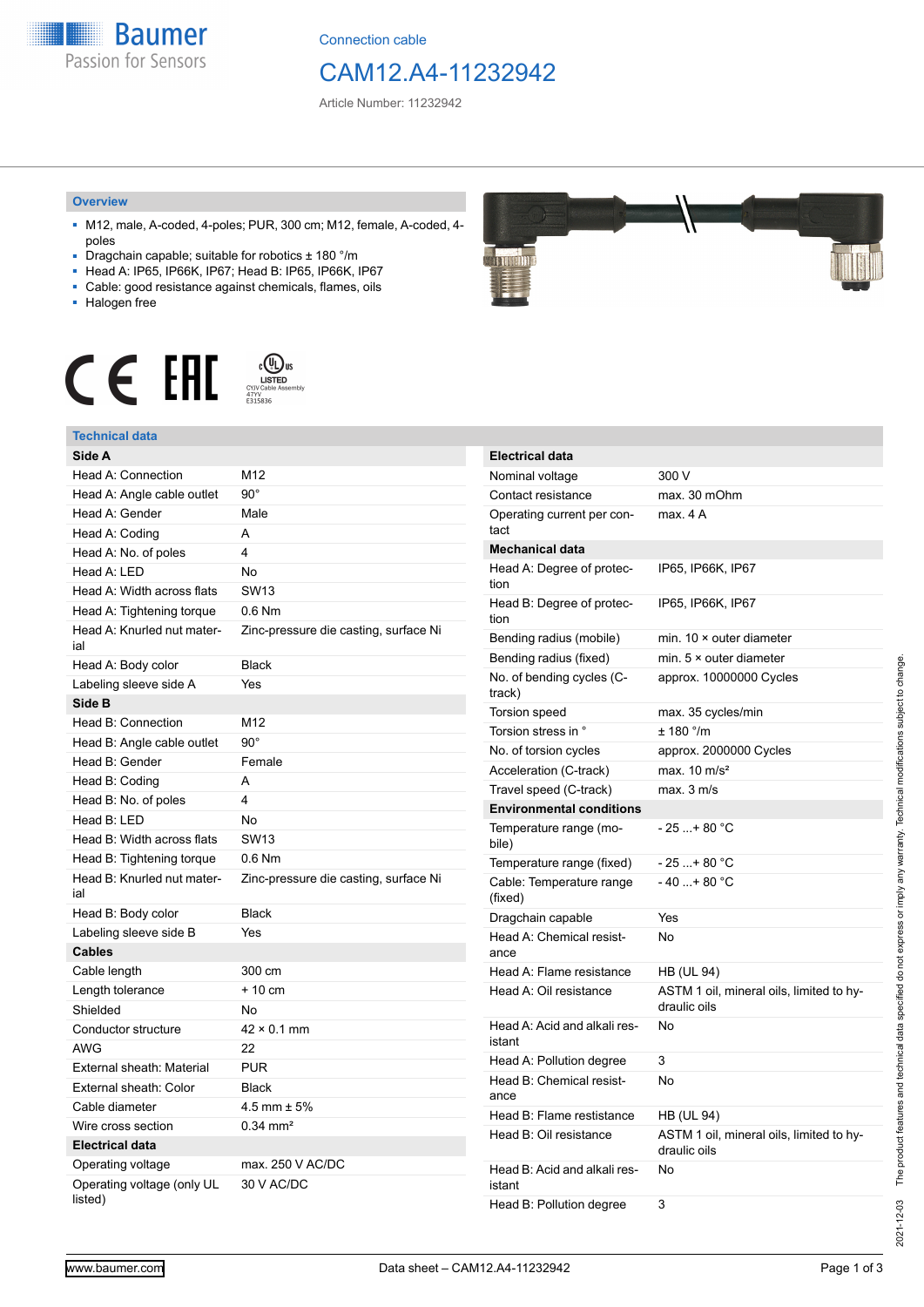

Connection cable

### CAM12.A4-11232942

Article Number: 11232942

#### **Technical data**

**Technical drawing**

**Side A**

#### **Environmental conditions**

Cable: Chemical resistance Good (DIN EN 60811-404)

Cable: Flame resistance Conform UL 1581 §1090 (H); CSA FT2; IEC 60332-2-2

#### **Environmental conditions**

Cable: Silicone-free Yes

Cable: Oil resistance Good (DIN EN 60811-404)

#### **Side B**

#### **Technical drawing**

 $32$  $M12x1$  $\emptyset$  15 39  $\sqrt[3]{13}$ 



#### **Coding**



**Coding**